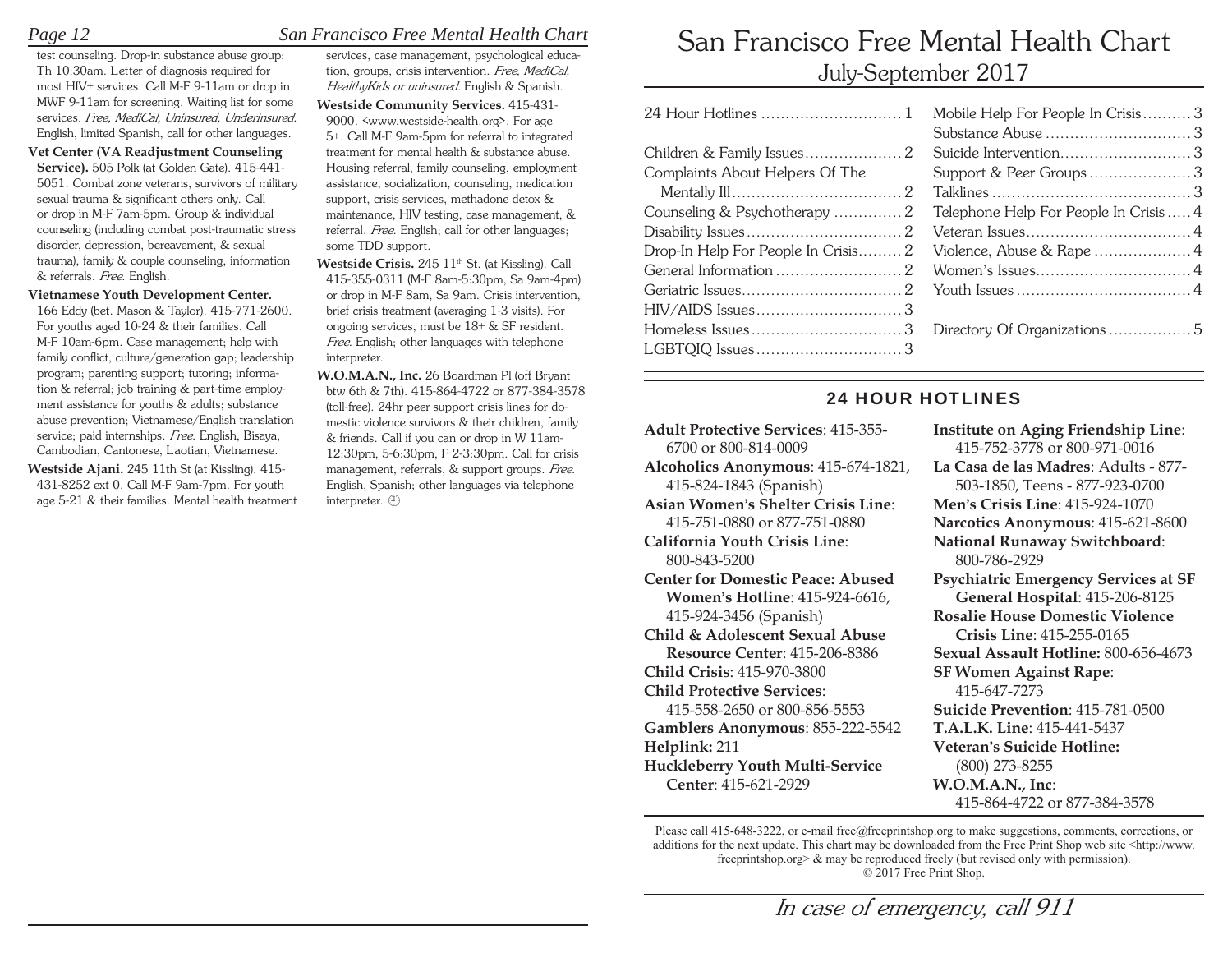#### *Page 2 San Francisco Free Mental Health Chart*

| <b>CHILDREN &amp; FAMILY ISSUES</b>            |
|------------------------------------------------|
| APA Family Support Services 5                  |
| <b>Bayview Hunters Point Foundation (BHS)5</b> |
|                                                |
| Child & Adolescent Support, Advocacy &         |
|                                                |
|                                                |
|                                                |
| <b>Chinatown Child Development Center</b>      |
|                                                |
| Depression & Bipolar Support Alliance of SF    |
|                                                |
| Edgewood Center for Children & Families 7      |
|                                                |
| Family Service Agency of SF/Felton7            |
|                                                |
|                                                |
|                                                |
|                                                |
|                                                |
| Southeast Child Family Therapy Center          |
|                                                |
| Sunset Mental Health Services 11               |
| TALK Line (Telephone Aid in Living with        |
|                                                |

## COMPLAINTS ABOUT HELPERS OF THE MENTALLY ILL

| Depression & Bipolar Support Alliance of SF   |  |
|-----------------------------------------------|--|
|                                               |  |
|                                               |  |
|                                               |  |
| <b>NAMI</b> (National Alliance on Mental Ill- |  |
|                                               |  |
| SF Mental Health Clients' Rights Advo-        |  |
|                                               |  |

#### COUNSELING & PSYCHOTHERAPY

| APA Family Support Services 5                  |  |
|------------------------------------------------|--|
|                                                |  |
| <b>Bayview Hunters Point Foundation (BHS)5</b> |  |
| Bayview Hunters Point Foundation-Youth         |  |
|                                                |  |
|                                                |  |
|                                                |  |
| Child & Adolescent Support, Advocacy &         |  |
|                                                |  |
| <b>Chinatown Child Development Center</b>      |  |
|                                                |  |
| Chinatown North Beach Mental Health Ser-       |  |
|                                                |  |
| <b>Community United Against Violence</b>       |  |
|                                                |  |
| Dimensions Clinic for Queer and Questioning    |  |
|                                                |  |
|                                                |  |

| Family Service Agency of SF/Felton7           |
|-----------------------------------------------|
| FSA/Felton Geriatric Services (BHS)7          |
| HIV Mental Health Case Management Program     |
|                                               |
| Huckleberry Youth Multi-Service Ctr 8         |
|                                               |
|                                               |
| Mission Family Center (BHS)9                  |
|                                               |
|                                               |
|                                               |
|                                               |
|                                               |
| South of Market Mental Health Services (Adult |
| Integrated Service Center) (BHS) 10           |
| Sunset Mental Health Services 11              |
| Tenderloin Self-Help Center (Hospitality      |
|                                               |
| UCSF Alliance Health Project (AHP)11          |
| Westside Community Services12                 |
|                                               |
| <b>DISABILITY ISSUES</b>                      |
|                                               |
|                                               |
|                                               |
|                                               |
| People With Disabilities Foundation9          |
| SF Dept of Aging & Adult Services10           |
| <b>DROP-IN HELP FOR PEOPLE</b>                |
| <b>IN CRISIS</b>                              |
| Child & Adolescent Support, Advocacy &        |
|                                               |
| Chinatown North Beach Mental Health Ser-      |
|                                               |
| Psychiatric Emergency Services at SF General  |
|                                               |
| Southeast Child Family Therapy Center         |
|                                               |
| Tenderloin Self-Help Center (Hospitality      |
|                                               |
| Trauma Recovery/Rape Treatment Center11       |
|                                               |
| <b>GENERAL INFORMATION</b>                    |
| Access Line (Behavioral Health Services -     |

### GERIATRIC ISSUES

| Chinatown North Beach Mental Health Ser- |  |
|------------------------------------------|--|
|                                          |  |
| Family Service Agency of SF/Felton7      |  |
| FSA/Felton Geriatric Services (BHS)7     |  |

## *July-September 2017 Page 11*

Filipino counseling team. Citywide, but priority given to SOMA, Western Addition, & Tenderloin. *\$0-full bill*. English, Spanish, Tagalog.

- **Southeast Child Family Therapy Center**
- **(BHS).** 100 Blanken (at Tunnel), 415-330-5740. 1525 Silver Ave (at San Bruno), 415-657-1770. 3905 Mission (at Crescent), 415-337-2400. Call M-F 9am-5pm, Sa (Blanken only) 9am-2pm. Evening hours by appt. Individual, group & family therapy, school consultation, parent support, medication evaluations, assessments & referrals. *MediCal, HealthyKids, HealthySF; those uninsured for mental health, \$0-full bill*. English, Cantonese, Mandarin, Spanish.

 **Southeast-Mission Geriatric Services (BHS).**  3905 Mission (at Crescent). 415-337-2400. For 60+ only. Call M-F 8:30am-5pm to find out if your address is covered; if not they will refer you to other BHS programs. Medication services, case management, counseling. *MediCal, MediCare A &* 

- *B; \$0-full bill*. English, Spanish.  **Stonewall Project.** 1035 Market St (bet 6th and 7th), 4th Fl. 415-487-3100. <stonewallsf.org> Drop in M-F 4pm or call for info. Drug and alcohol counseling & harm reduction services for any gay, bi or trans man, or self-identified man who has sex with men. *Free*. English & Spanish.
- **Strut.** 470 Castro Street (near 18th). 415-437- 3400. info@strutsf.org. Drop in only. Sa-M 10am-6pm, Tu-Th 10am-8pm. For gay, bi & trans men 18+. Walk-in counseling, HIV & STI testing & vaccinations (come early!), sex ed, condoms, social events, peer counseling, acupuncture, chair massage, harm reduction & substance use treatment. Call or check online for schedule of support groups, syringe access, book club. Apply online to volunteer. *Free.*
- **Suicide Prevention.** All lines 24hrs. 415-781-0500. TDD: 415-227-0245. <www.sfsuicide.org>. Drug Information & Referral Line: 415-362-3400, for support & referral to local treatment services. Relapse Line: 415-834-1144, counseling support for people in recovery or in danger of relapse. Training services for groups: 415-984-1900. *Free*. English; other language interpreters available.  $\oplus$
- **Sunset Mental Health Services.** 1990 41st Ave (bet. Pacheco & Ortega). 415-753-7400. Call for appt. M-F 9am-5pm. Drop-in (call ahead if you can) MTuWF 9-11am, M-F 1-3pm. Medications, individual therapy, support groups, referrals. *Medi-Cal/Medicare (will help you get Medi-Cal),*

*\$0-full bill for first 90 days*. English, Cantonese, Mandarin, Russian.

**Swords to Plowshares.** 1060 Howard (bet. 6<sup>th</sup>  $\&$  7<sup>th</sup> Sts). 415-252-4788. For all veterans. Drop in M-F 9am-12pm & 1-4pm for intake appt; Tu 9-10am for legal assistance. Case management, social services, individual counseling, employment, legal assistance, substance abuse support, information & referrals, emergency & transitional housing, move-in assistance, eviction prevention, benefits advocacy (SS, VA, military discharge upgrade), mail and message services. *Free*. English, Spanish.

 **TALK Line (Telephone Aid in Living with Kids).** 1757 Waller St. (at Stanyan). 415- 441-5437 (24hr English hotline for guardians, other languages via telephone interpreter). For parents & guardians of minor children only. Call or drop in M-Th 9am-2pm for crisis counseling (including on-site childcare while a parent is in the building, 10am-2pm). Call for info about SafeStart program (for children aged 0-6) & for information & referrals to help children exposed to violence. Call 415-387-3684 for information about groups & workshops. *Free*. English; Spanish by appt.

- **Tenderloin Self-Help Center (Hospitality House).** 146 Leavenworth St (at Turk). 415- 749-2143. M-F 7am-7pm (closed M 10am-1pm). Socialization & wellness center, including peer counseling, support groups, harm reduction therapy, mental health & substance use assessments & treatment, case management services, employment services, massage therapy, & basic support such as respite from the streets, restrooms, & assistance with IDs. *Free*. English, Spanish.
- **Trauma Recovery/Rape Treatment Center.** 2727 Mariposa, Suite 100 (bet. Florida & Bryant). 415-437-3000. Call M-F 8am-5pm, Tu 8am-7pm. Short-term care focused on sexual assault, domestic violence, & other interpersonal violence. For SF residents, 18+. Services include case management & individual & group psychotherapy. 24hr forensic evaluation & medical care at SF General Hospital. *Free*. English, Mandarin, Portuguese, Spanish; other language interpreters available.
- **UCSF Alliance Health Project (AHP).** 1930 Market (by Laguna). 415-476-3902. Outpatient mental health services for HIV+ & LGBT SF residents include crisis services, psychiatry, psychotherapy, support groups, case management, substance abuse counseling, HIV testing &

**FSA/Felton Geriatric Services (BHS) ...................7** *In case of emergency, call 911*  24 hrs Night time only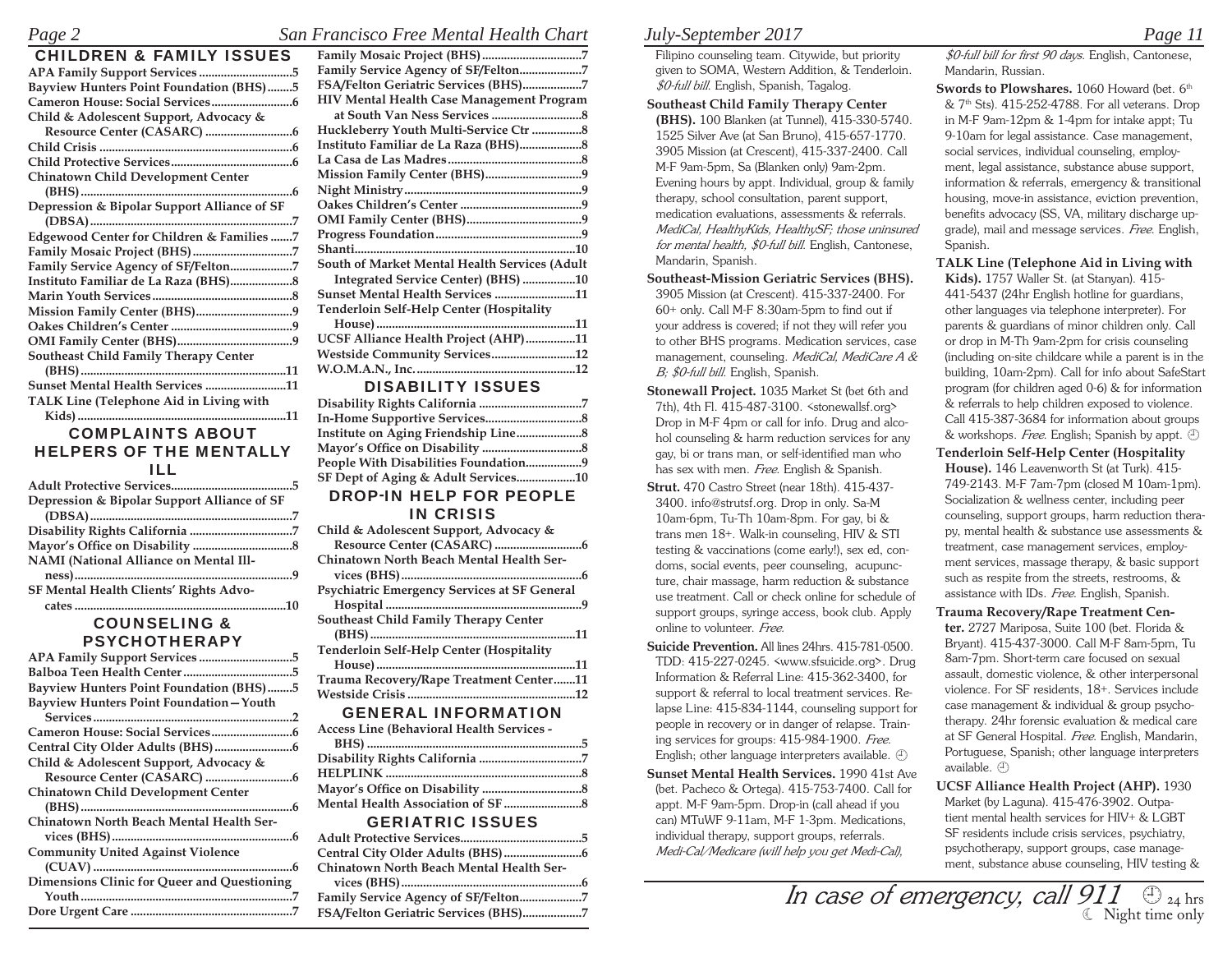## *Page 10 San Francisco Free Mental Health Chart*

 **Recovery International.** 415-333-6454 (8am-8pm). <www.recoveryinternational.org>. Over 18 only. Call for information about self-help groups for anyone with anxiety, depression, panic attacks, compulsive behavior, or other mental disorders. Meetings are available in person, by telephone or online. *Free*. *Donation requested but not required*. English only.

**SF AIDS Foundation.** 1035 Market (bet 6<sup>th</sup> & 7<sup>th</sup> St), 4th fl. 415-487-8000. TDD: 415-487-8099. SF residents 18+ can call or drop in for info M-F 9am-5pm. Services include client counseling for financial benefits; ADAP, PrEP & primary care enrollment; HIV prevention support groups; HIV & HepC testing; HIV+ medical case management; substance use counseling for gay, bi, & trans men. *Free*. English, Spanish.

 **SF Dept of Aging & Adult Services.** 2 Gough St (at Otis). 415-355-6700 8am-5pm. Seniors 60+ & adults with disabilities call or drop in. Info & referrals for Adult Protective Services, In-Home Supportive Services, transitional care (from hospital to home), home delivered meals, case management, & mental health counseling. *Free.* English, Cantonese, Spanish, Korean, Mandarin, Russian, Tagalog; other languages by telephone interpreter.

 **SF Mental Health Clients' Rights Advo-**

**cates.** 1663 Mission (at Plum), 3rd Fl, Rm 310. 800-729-7727 or 415-552-8100. Mental health clients of the city & county of SF & their families, call or drop in M-F 9am-5pm to make appt. Statemandated agency investigates client complaints at in-patient psych units, day treatment centers, residential treatment facilities, SRO's, board & care facilities, youth facilities, community based psychiatric programs, or jail. Referrals. Provides educational trainings on 5150s, patients' rights, special ed, and foster care. *Free*. English, Spanish; other language interpreters available.

 **SF VA Downtown Clinic.** 401 3rd St (at Harrison). 415-281-5100. For most veterans. Call for an appt. M-F 8am-4:30pm for psychiatric services, medical triage, support groups, informational classes, medical and HIV primary care, substance abuse treatment & housing referrals. Drop-in for primary care M-F 8am. Drop-in social work clinic M-F 8am-12pm. Sobriety Support group MWF 9:30am. Harm Reduction Group Tu 9:30-10am. AA meetings Th 5:30-6:30pm. Call for schedule of free shuttle to Ft. Miley. *Sliding scale; Free to most veterans*. English, Tagalog; call for other languages.

 **SF VA Medical Center (Fort Miley).** 4150 Clement (at 42nd Ave), Bldg 200, Room GA185.

Call 415-750-6674 (mental health), 415-221- 4810 (general info) M-F 8am-4:30pm. For all veterans who have not been dishonorably discharged. First-time patients must register with Member Services for intake eligibility; bring discharge paperwork (DD214) or prior treatment info if you have them (if you don't they will help you get them). Psychiatric evaluation; outpatient services; individual, group & family therapy. Programs for women, people with HIV/AIDS/HepC, substance abusers, post-traumatic stress, victims of sexual harassment/abuse, & veterans dealing with anger, pain, smoking, anxiety or mood disorders. Medications; case management. *\$0-full bill*. English, Spanish.

 **SF Women Against Rape.** 3543 18th St (bet Valencia & Guerrero), 3rd Fl, Suite 7. 415-647- 7273 (24hr confidential crisis hotline, collect calls accepted), or 415-861-2024 (M-F 9am-5pm). Call for individual peer counseling, referrals, support groups, case management, medical & legal advocacy/accompaniment, rape prevention & education. *Free*. English, Arabic, ASL, Bengali, Cantonese, Croatian, Farsi, Filipino, German, Gujarati, Hindi, Korean, Mandarin, Russian, Serbian, Spanish, Tagalog, Turkish, Urdu.

 **Shanti.** 730 Polk, 3rd Fl. (bet. Eddy & Ellis). 415-674-4700. Primarily for women with cancer; or anyone with HepC or HIV, or LGBTQ 50+, or disabled. Call for appt M-F 9am-5pm. HIV drop-in TuTh 9:30am-12:30pm, W 10am-12pm. Health support, peer counseling, support groups (including people coinfected with HepC & HIV, HIV+ folks over 50, gay men with cancer, & HIV+ women), advocacy, care navigation, activities, HIV education, prevention with positives, information & referrals, & volunteering. *Free*. English, Cantonese, Mandarin, Spanish & Russian.

 **Sixth St Self-Help Center (Hospitality** 

House). 169 6<sup>th</sup> St. (bet. Howard & Natoma). 415-369-3040. M-F 9am-5pm (closed M 10am-1pm). Socialization & wellness center, including peer counseling, support groups, harm reduction therapy, mental health & substance use assessments & treatment, case management services, employment services, massage therapy, & basic support such as respite from the streets, restrooms, & assistance with IDs. *Free*. English, Spanish.

 **South of Market Mental Health Services (Adult Integrated Service Center) (BHS).** 760 Harrison (bet. 3rd & 4th Sts). (415) 836-1700. Drop in MTuThF 8:30-10:30am or W 1-2:30pm. Psychiatric medication management, counseling, clinical case management & support group.

## *July-September 2017 Page 3*

| SF Dept of Aging & Adult Services10  |  |
|--------------------------------------|--|
| Southeast-Mission Geriatric Services |  |
|                                      |  |

### HIV/AIDS ISSUES

| Family Service Agency of SF/Felton7              |
|--------------------------------------------------|
|                                                  |
| <b>HIV Mental Health Case Management Program</b> |
|                                                  |
|                                                  |
|                                                  |
|                                                  |
|                                                  |
| SF VA Medical Center (Fort Miley)10              |
|                                                  |
|                                                  |
|                                                  |
| UCSF Alliance Health Project (AHP)11             |
| Westside Community Services12                    |

#### HOMELESS ISSUES

| Homeless Veterans Rehabilitation Program |  |
|------------------------------------------|--|
|                                          |  |
| Sixth St Self-Help Center (Hospitality   |  |
|                                          |  |
| Tenderloin Self-Help Center (Hospitality |  |
|                                          |  |
|                                          |  |

### LGBTQIQ ISSUES

| <b>Community United Against Violence</b>            |
|-----------------------------------------------------|
|                                                     |
| Dimensions Clinic for Queer and Questioning         |
|                                                     |
| <b>Lavender Youth Recreation Information Center</b> |
|                                                     |
|                                                     |
|                                                     |
|                                                     |
|                                                     |
| UCSF Alliance Health Project (AHP)11                |
| <b>MOBILE HELP FOR PEOPLE IN</b>                    |

## CRISIS

| Mobile Crisis Treatment Team (BHS) 9 |  |
|--------------------------------------|--|
|                                      |  |
|                                      |  |

### SUBSTANCE ABUSE

| SF VA Medical Center (Fort Miley)10      |  |
|------------------------------------------|--|
|                                          |  |
|                                          |  |
|                                          |  |
| Tenderloin Self-Help Center (Hospitality |  |
|                                          |  |
| UCSF Alliance Health Project (AHP)11     |  |
| Vietnamese Youth Development Center12    |  |
| Westside Community Services12            |  |
| <b>SUICIDE INTERVENTION</b>              |  |
|                                          |  |
|                                          |  |
|                                          |  |
|                                          |  |
|                                          |  |

**FSA/Felton Geriatric Services (BHS) Homeless Veterans Rehabilitation Program** 

#### SUPPORT & PEER GROUPS

| <b>Adult Survivors of Child Abuse (ASCA) Mor-</b> |  |
|---------------------------------------------------|--|
|                                                   |  |
|                                                   |  |
|                                                   |  |
| <b>Community United Against Violence</b>          |  |
|                                                   |  |
| Depression & Bipolar Support Alliance of SF       |  |
|                                                   |  |
|                                                   |  |
| Glide Men in Progress Breaking the Cycle 7        |  |
|                                                   |  |
| Instituto Familiar de La Raza (BHS)8              |  |
|                                                   |  |
|                                                   |  |
|                                                   |  |
| <b>NAMI</b> (National Alliance on Mental Ill-     |  |
|                                                   |  |
|                                                   |  |
|                                                   |  |
|                                                   |  |
|                                                   |  |
|                                                   |  |
|                                                   |  |
| UCSF Alliance Health Project (AHP)11              |  |
|                                                   |  |
| TAI VI INES                                       |  |

### TALKLINES

| <b>Lavender Youth Recreation Information Center</b> |  |
|-----------------------------------------------------|--|
|                                                     |  |
|                                                     |  |

*In case of emergency, call 911*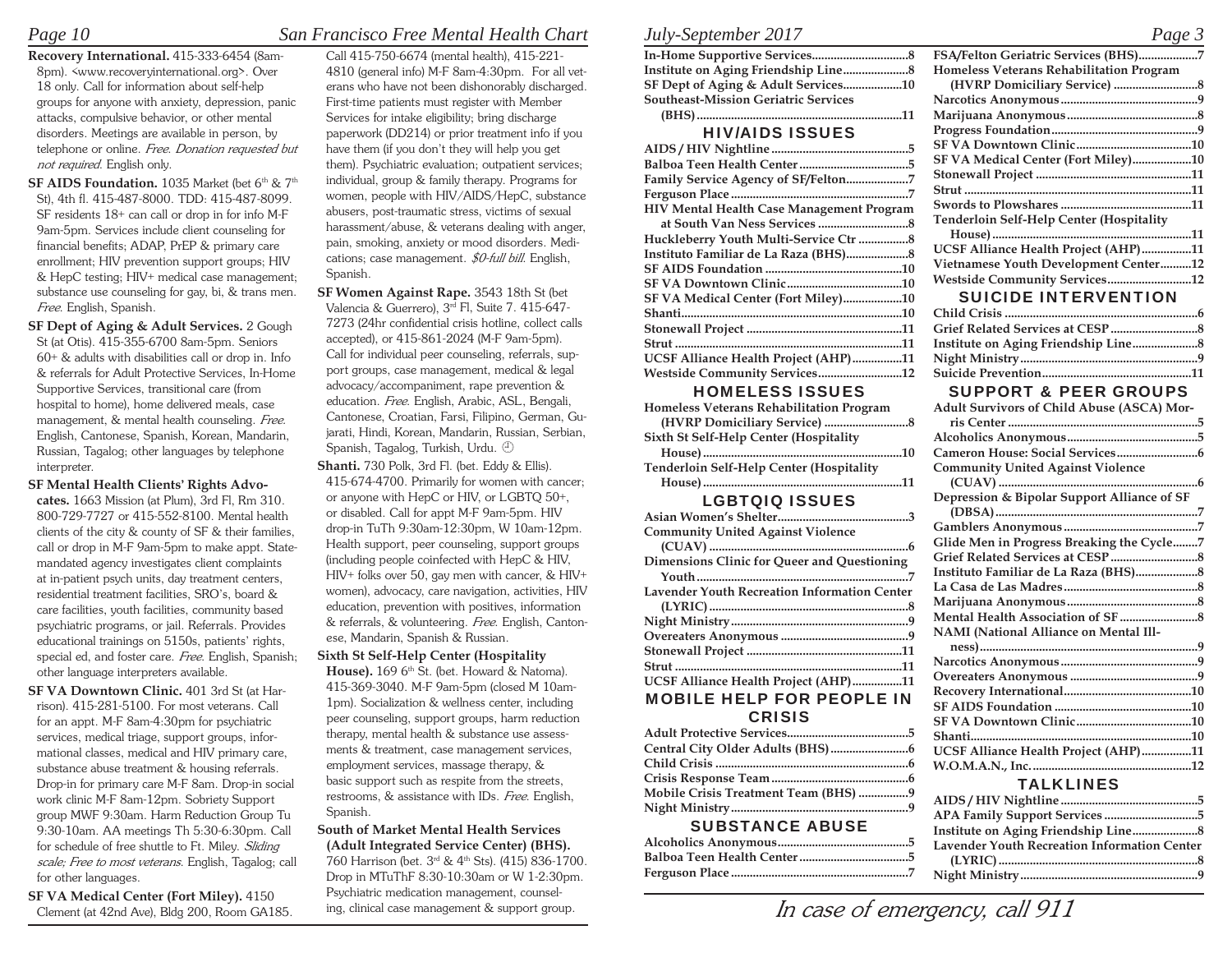#### *Page 4 San Francisco Free Mental Health Chart* **Glide Men in Progress Breaking the Cycle ........7**

| TALK Line (Telephone Aid in Living with      |  |
|----------------------------------------------|--|
| .11                                          |  |
| <b>TELEPHONE HELP FOR</b>                    |  |
| <b>PEOPLE IN CRISIS</b>                      |  |
|                                              |  |
|                                              |  |
|                                              |  |
|                                              |  |
|                                              |  |
| Huckleberry Youth Multi-Service Ctr 8        |  |
|                                              |  |
|                                              |  |
|                                              |  |
|                                              |  |
|                                              |  |
| Psychiatric Emergency Services at SF General |  |
|                                              |  |
| SF Dept of Aging & Adult Services10          |  |
|                                              |  |
| TALK Line (Telephone Aid in Living with      |  |
|                                              |  |
|                                              |  |
|                                              |  |

#### VETERAN ISSUES

| All veterans' programs except Swords to           |
|---------------------------------------------------|
| Plowshares require either: Honorable Discharge;   |
| General Discharge (Under Honorable                |
| Conditions) with 2 years' active duty; or General |
| Discharge (Under Honorable Conditions) before     |
| 1982 with 45 days of active duty.                 |
| Homeless Veterans Rehabilitation Program          |
|                                                   |
|                                                   |
| SF VA Medical Center (Fort Miley)10               |
|                                                   |
| Vet Center (VA Readjustment Counseling            |
|                                                   |
| <b>VIOLENCE, ABUSE &amp; RAPE</b>                 |
|                                                   |
| . 5                                               |
| Adult Survivors of Child Abuse (ASCA) Mor-        |
|                                                   |
|                                                   |
|                                                   |
|                                                   |
|                                                   |
|                                                   |
| Child & Adolescent Support, Advocacy &            |
|                                                   |
|                                                   |
|                                                   |
| <b>Community United Against Violence</b>          |
|                                                   |
|                                                   |
| <b>Community Wellness Department (Native</b>      |
| American Health Center) 4                         |
| FSA/Felton Geriatric Services (BHS)7              |

| Glide Men in Progress Breaking the Cycle/ |  |
|-------------------------------------------|--|
|                                           |  |
|                                           |  |
|                                           |  |
|                                           |  |
|                                           |  |
|                                           |  |
| Trauma Recovery/Rape Treatment Center11   |  |
| Vietnamese Youth Development Center12     |  |
|                                           |  |
| Westside Community Services12             |  |
|                                           |  |
|                                           |  |

#### WOMEN'S ISSUES

| Trauma Recovery/Rape Treatment Center11 |  |
|-----------------------------------------|--|
|                                         |  |
|                                         |  |

### YOUTH ISSUES

| <b>Bayview Hunters Point Foundation (BHS)5</b>      |
|-----------------------------------------------------|
| Bayview Hunters Point Foundation-Youth              |
|                                                     |
|                                                     |
|                                                     |
| Child & Adolescent Support, Advocacy &              |
|                                                     |
|                                                     |
| Chinatown Child Development Center                  |
|                                                     |
|                                                     |
| Chinatown Child Development Center                  |
|                                                     |
| Chinatown North Beach Mental Health Ser-            |
|                                                     |
| <b>Community United Against Violence</b>            |
|                                                     |
| Depression & Bipolar Support Alliance of SF         |
|                                                     |
| Dimensions Clinic for Queer and Questioning         |
|                                                     |
| Edgewood Center for Children & Families 7           |
| Family Mosaic Project (BHS)7                        |
| Huckleberry Youth Multi-Service Ctr 8               |
|                                                     |
|                                                     |
| <b>Lavender Youth Recreation Information Center</b> |
|                                                     |
|                                                     |
|                                                     |
| Vietnamese Youth Development Center12               |
|                                                     |
|                                                     |

## *July-September 2017 Page 9*

Peer-run Warm Line: 855-845-7415 M-Su 7am-11pm. Mental health education & awareness, various peer programs and support groups (including Hoarding & Cluttering), advocacy, participation in local policy issues, referrals. Workshops for people with mental health challenges, family members, & professionals. No clinical services. *Free*. English.

 **Mission Family Center (BHS).** 759 South Van Ness (bet 18<sup>th</sup> & 19<sup>th</sup> Sts). 415-642-4550. Call for intake appt. M-F 8:30am-5pm. Children & youth aged 3-17 or still in high school. Individual, group, & family therapy; case management; medication. *MediCal, SFHealth. If you don't have insurance, they will try to help you get it.* English & Spanish.

 **Mobile Crisis Treatment Team (BHS).** 415- 970-3800. Crisis intervention for SF residents & visitors ages 18+. M-F 8:30am-11pm, Sa & holidays noon-8pm. If you are over 60 or HIV+ you may be transferred to another line. If need be, authorized to do a "5150" (involuntary 72-hour hospital hold). 30-day case mgmt. available. *Lack of insurance or money is not a barrier.* English, Cantonese, Mandarin, Spanish, Tagalog. Phone interpreters available.

 **NAMI** (National Alliance on Mental Illness). 415-905-6264 (non-emergency helpline) or 415-474-7310 ext. 668 (office). <namisf.org>. info@namisf.org. Support, education & advocacy for the mentally ill, their friends & families. 24hr message helpline offers crisis support, information & referrals. Multiple ongoing support groups; call or look online for schedules. Ask about 12-week Family-to-Family or 10-week Peer-to-Peer classes. *Free*. English, Spanish & Cantonese.

 **Narcotics Anonymous.** 415-621-8600 (24hrs). 12-step fellowship focusing on recovery from drug addiction. Call 24hr hotline or check <www.sfna. org> for information on meeting times & locations throughout SF. *Free*. English, Spanish.

 **National Runaway Safeline.** 800-786-2929 (800-RUNAWAY). Youth 12-21 & their families. Confidential phone crisis counseling & intervention; family message service; referrals to shelter; free bus rides home for qualified youth via Greyhound Home Free Program. Crisis email, live chat & forum available through 1800Runaway.org. *Free*. English; telephone interpreters available.

 **Night Ministry.** 415-441-0123. Non-judgmental, compassionate, comprehensive crisis counseling, referrals &, when requested, intervention (e.g. in domestic violence cases). Call 10pm-4am any

night of the year to talk to a volunteer counselor, or ask for a minister, priest or rabbi to call you back &, if you like, meet you in person anywhere in SF. *Free.* English; Cantonese, German, Japanese, Mandarin, & Spanish available on request.  $\mathbb C$ 

  **Oakes Children's Center.** 1550 Treat (near Precita). 415-641-8000. 5-18yrs. Must be referred. Call clinical director (Dr. Holmberg ext. 214-M-F 8:30am-5pm (except school holidays)) & ask how to get referred. Education program with counseling & outpatient therapy; behavorial health support for youth and their families. *MediCal, Free if eligible*. English, Spanish, Tagalog; limited Cantonese, Russian.

 **OMI Family Center (BHS).** 1701 Ocean (at Faxon). 415-452-2200. For all San Franciscans. Call MTuThF 8:30am-5pm, W 12-5pm; drop-in intake MTuThF 9:45-10:30am. Short term solution-focused group & individual counseling, case management, medication management, information, & referrals. *\$0-full bill.* English, Spanish.

 **Overeaters Anonymous.** <www.oasf.org>. 415-335-OASF (6273). 12-step program for those who wish to recover from anorexia, bulimia, & compulsive overeating or exercising. Go online for meeting times & locations, including weekly LGBTQQ group. Newcomers meeting: Tu 7-7:30pm followed by 7:30pm general meeting, St. James Church, 4630 California St (btw 8<sup>th</sup> & 9th Aves.). *Free*. English.

 **People With Disabilities Foundation.** 415- 931-3070. <www.pwdf.org> Legal services & educational workshops for people with mental &/or developmental disabilities who need help getting on or staying on SSI or SSDI. Legal representation for initial applications or eligibility issues (such as medical & work reviews). Call for appt: M-F 9am–4:30pm. *\$0-full bill.* English, ask about other languages.

 **Progress Foundation.** 368 Fell. 415-861-0828 (M-F 9am-5pm). Referrals to mental health treatment & residential programs. *\$0-full bill*. English, Spanish. Call about other languages.

 **Psychiatric Emergency Services at SF General Hospital.** 1001 Potrero, Room 1B20. 415-206-8125. 24hrs. Call or drop in for comprehensive psychiatric emergency treatment. *\$0-full bill*. English, Cantonese, French, Mandarin, Spanish, Tagalog, & Vietnamese; other language interpreters available.  $\oplus$ 

 $\mathit{W}{\tiny\rm{estside\ A\normalsize{jani}}}\quad \ \ \, \mathit{M} \mathit{case \ of \ emergency, \ call \ 911} \quad \ \oplus \mathit{P1} \quad \ \ \, \mathit{Q1} \quad \ \ \, \mathit{Q2} \quad \ \, \mathit{Q3} \quad \ \, \mathit{Q1} \quad \ \, \mathit{Q3} \quad \ \, \mathit{Q4} \quad \ \, \mathit{Q4} \quad \ \, \mathit{Q4} \quad \ \, \mathit{Q5} \quad \ \, \mathit{Q5} \quad \ \, \mathit{Q6} \quad \$ Night time only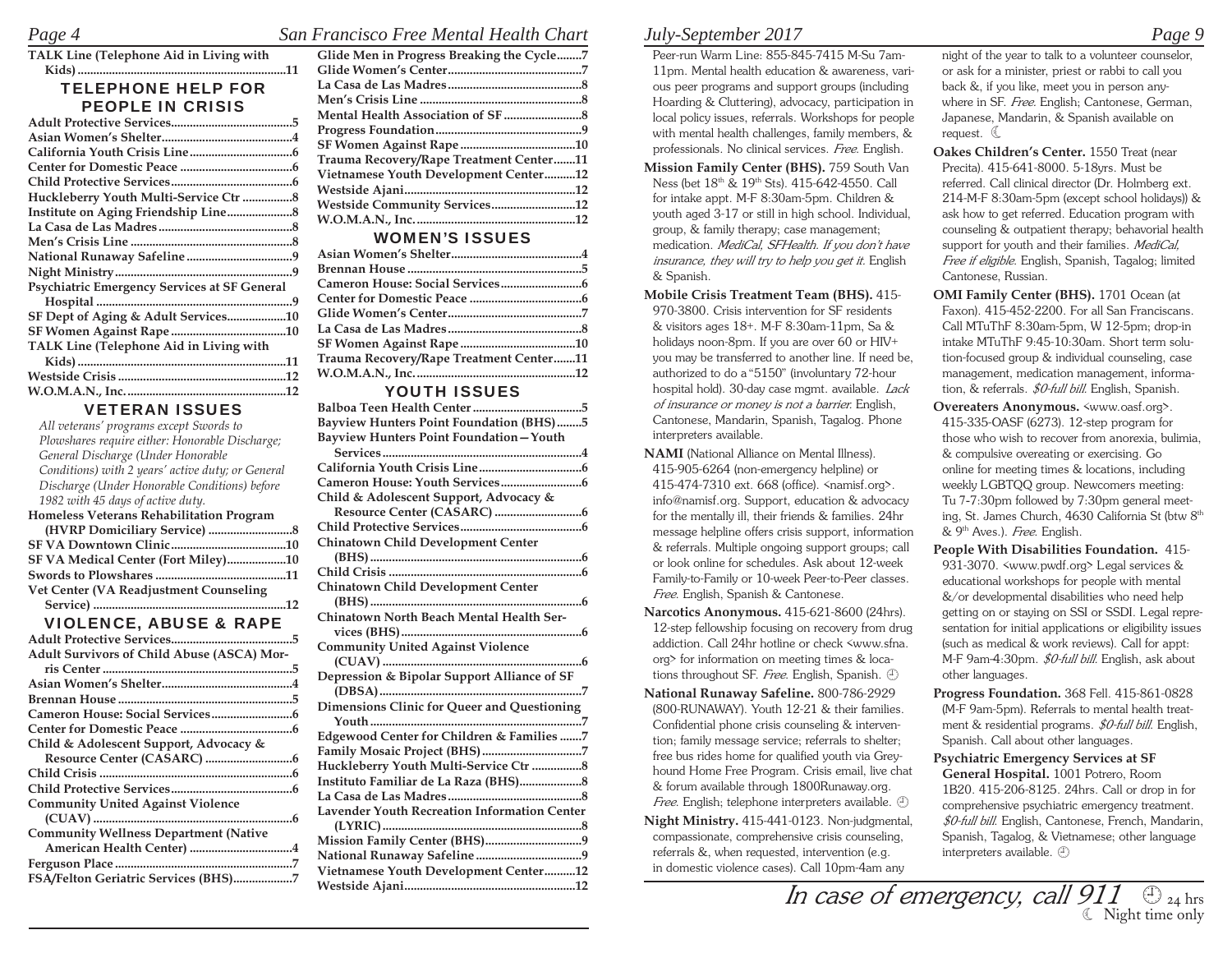### *Page 8 San Francisco Free Mental Health Chart*

 **Grief Related Services at CESP.** 3575 Geary (at Arguello). 415-750-4133. For people of any age who have experienced difficult, sudden, or traumatic loss. Traumatic Loss Group, drop-in Sa 10:30am-12pm. Call for 8-week traumatic loss grief group & individual grief counseling. *\$0-full bill.* English.

 **HELPLINK.** Toll-free: 211 or 800-273-6222. 24hr confidential information & referral service for Bay Area resources. *Free*. English & Spanish. Other languages through telephone interpreter.  $(\text{I})$ 

 **HIV Mental Health Case Management Program at South Van Ness Services.** 755 South Van Ness (at 19th). 415-642-4500. M-F 9am-5pm. Professional mental health service for those living with HIV/AIDS in SF. Individual & group psychotherapy. Medication evaluation & management, psychiatric evaluations. *No one refused for lack of funds.* English, Spanish.

 **Homeless Veterans Rehabilitation Program (HVRP Domiciliary Service).** 795 Willow Rd, Bldg. 347B, Menlo Park. Call 800-848-7254 (M-F 9am-12pm & 1-3pm) for screening (redial if busy). Intensive 4-6 month residential program for homeless vets of any gender including trans. Behavior modification program for homeless vets who want to change their lifestyle. 1-2 week waiting list. *First 21 days free, afterwards \$0-5 per day*. English only.

 **Huckleberry Youth Multi-Service Ctr.** 1292 Page (at Lyon). 415-621-2929 (24hr). For youths aged 11-21. Services include family & individual therapy, case management, crisis services. peer health education. Call for crisis shelter for runaway youths 11-17. Call 415-386-9398 for tests & counseling for HIV, pregnancy & STD. *\$0-full bill*. English & Spanish; limited Cantonese.

**In-Home Supportive Services.** 415-355-6700. Call M-F 8am-5pm for intake. Provides in-home domestic-related & personal care services for low-income, blind, aged, & disabled people on MediCal or SSI. Help with: housecleaning, meal preparation, laundry, grocery shopping, bathing, walking, accompaniment to medical appointments, referrals. *Free for SSI*. English, Chinese, Korean, Russian, Spanish, Tagalog, Vietnamese.

 **Institute on Aging Friendship Line.** 800- 971-0016. Call 24hrs for crisis or elder abuse; 8am-11pm are best times for non-crisis calls. Call 415-750-4111 M-F 8:30am-5pm for information regarding case management, day care, referrals, & assistance for older adults, disabled adults 18+, & their families. *Free, MediCal, MediCare*. English; other languages sometimes available.  $\oplus$ 

#### **Instituto Familiar de La Raza (BHS).** 2919 Mission (bet. 25<sup>th</sup> & 26<sup>th</sup> Sts). 415-229-0500. Latino-focused (but for all SF residents). Call M-F 9am-5pm & ask for an intake worker. Open M-F 9am-7pm; Sa 9am-2pm. Case management & advocacy services for youth, family services, HIV education, counseling services, women's group, referrals, cultural events. *MediCal, Healthy Families, \$0-full bill*. English, Spanish.

 **La Casa de Las Madres.** 1663 Mission, Suite 225 (bet. S. Van Ness & Division Sts). 24hr tollfree domestic violence hotlines: 877-503-1850 (adults), 877-923-0700 (teens). Confidential. For women, teens, & their children surviving domestic violence or trafficking. Call for initial screening or drop in M-F 8:30am-5pm. Individual counseling, support groups, & referrals. Advocacy & support services, including shelter (up to 8 weeks). *Free*. English, Spanish; other languages by telephone interpreter.  $\oplus$ 

 **Lavender Youth Recreation Information** Center (LYRIC). 127 Collingwood (at 18<sup>th</sup>). For appt. call 415-703-6150 M-F 10am-6pm. Case management, job training, activities & internships for LGBTQIAQ youth 24yrs & under. No clinical services. *Free*. English, Spanish.

 **Marijuana Anonymous**. 415-325-4785. <www. ma-sf.org>. info@ma-sf.org. 12-step program focusing on recovery from marijuana addiction. Call or go to website to check for meeting times in San Francisco. *Free*.

 **Marin Youth Services.** 415-526-2557, M-F 9am-5pm. Youth 12-25 with dating violence issues.Counseling, safety planning, emergency shelter, legal advocacy. *Free*. English, Spanish.

Mayor's Office on Disability. 1155 Market, Floor 1. 415-554-6789, 415-554-6159 (Fax). mod@sfgov.org. <www.sfgov.org/mod> Call or drop in M-F 8am-5pm with requests & complaints about disability access to city-owned or -administered facilities, programs, services, & activities. Information about disability rights laws. Public meetings of Mayor's Disability Council, input welcome, 3rd Friday of the month (July 21, Aug 18, Sept 15), 1-4pm in City Hall, Room 400. *Free*. English; phone & video interpreters available. Council Meeting: ASL; other interpreters available with 72hrs notice.

 **Men's Crisis Line.** 415-924-1070. 24hrs. Emergency counseling for straight or gay abusive men in crisis. *Free*. English only.

 **Mental Health Association of SF.** 870 Market,

## *July-September 2017 Page 5*

# DIRECTORY OF ORGANIZATIONS

 **Access Line (Behavioral Health Services - BHS).** 888-246-3333 (toll-free), 415-255-3737, or 888-484-7200 (TDD). SF residents can call anytime for initial phone screening to determine financial & clinical eligibility. Information & referral for all outpatient mental health services (therapy, case management, emotional support, and medication management) offered by BHS: neighborhood clinics, groups, psychologists & psychiatrists. *\$0-full bill, MediCal (Free), Medicare, HealthySF, SFHealth Plan*. English, Cantonese, Mandarin, Spanish & Tagalog; other languages by telephone interpreter.

- **Adult Protective Services.** 2 Gough St. (mailing address). 415-355-6700 or 800-814-0009 (24hr hotline for reporting abuse). For SF residents who are disabled/dependent adults 18-64 yrs, & elders 65+. Crisis intervention, investigation, shortterm case management, referrals & resources for victims of abuse, neglect, violence, sexual assault, financial exploitation, and emotional/psychological abuse, including severe self-neglect. *Free.* English, Cantonese, French, Greek, Japanese, Mandarin, Russian, Spanish, Tagalog, Toisanese, Vietnamese; other languages available.
- **Adult Survivors of Child Abuse (ASCA) Morris Center.** ascasanfrancisco@gmail.com. Self-help meetings for adult survivors of physical, sexual & emotional child abuse. Tu 6:30-9pm: 501 Castro, 2nd floor; 415-689-4076. Th 6:30- 8:30pm: California Pacific Medical Center, 45 Castro St, Conf Rm B2/B3. <www.ascasanfrancisco.org>. *Donation requested but not required*. English only.

 **AIDS / HIV Nightline.** 415-434-2437 or 800-628-9240. TDD: 415-227-0245. Textline: 415-200-2920. 24/7 information, referrals, and counseling. *Free*. English; other languages by request.  $\mathbb C$ 

  **Alcoholics Anonymous.** 415-674-1821 (24hrs). Spanish: 415-824-1834 (message only). Call for meeting times & locations or look online: <www.aasf.org>. Newcomers are welcome to any meeting, but you may ask for a beginner's meeting. Volunteers sometimes available to meet new members beforehand. *Free, donation basket passed*. English & Spanish; ASL with 5 days' notice.  $\mathbb \oplus$ 

**APA Family Support Services.** 10 Nottingham Pl. (off 1020-28 Kearny btw. Broadway & Pacific);

50 Raymond Ave. (bet. Bayshore & Alpha). 415- 617-0061. Call for appt. M-F 9am-5pm. Support services for families to prevent child abuse & domestic violence. Parenting & health education, support groups, kinship support, referrals, home visits, case management, assessment, counseling, individual & group therapy, parental stress hotline, employment program. *Free.* English, Cambodian, Cantonese, Korean, Lao, Mandarin, Tagalog, Spanish, Thai, Vietnamese.

- **Balboa Teen Health Center.** Balboa High School, 1000 Cayuga, Room 156. 415-469-4512. Middle & high school students who live in SF. Call M-F 8:30am-5pm. Drop-in for Balboa students only M,Tu,Th,F 8:45-11am, W 10-11am. Medical care, health education program, HIV counseling & testing, individual & group counseling, family planning, substance abuse program, & educational support. *Free.* English, Cantonese, Spanish, Tagalog.
- **Bayview Hunters Point Foundation (BHS).** 5815 3rd St. (at Carroll). 415-822-7500. Call M-F 9am-5pm for intake appt. Individual & family therapy, coordination with schools, preventive consultation with schools & agencies, medication monitoring, alcohol and drug abuse counseling, information, & referrals. *MediCal, \$0-full bill*. English.
- **Behavioral Health Services Grievances (BHS).** 1380 Howard, 1st Fl. (at 10<sup>th</sup> St). 415-255-3737. TTY: 888-484-7200. Call M-F 8am-5pm for questions or problems concerning any mental health or substance abuse service funded by City & County of SF (BHS). If you are unsatisfied with or need to resolve a problem with any BHS-funded program, you can file Grievance Form CBHS 316, available at any BHS-funded program or at BHS. File in person, by phone, or by mail. BHS is required to respond within 60 calendar days. Leave a message at 415-255-3632 to ask about the status of your complaint. *Free*. English, Cantonese, Russian, Spanish, Tagalog, Vietnamese; interpreters available for other languages.
- **Brennan House.** 415-255-2894. Call M-F 9am-5pm. 12 months of transitional housing for survivors of domestic violence & their children. Residency includes counseling, support groups, & advocacy. *Sliding scale based on income; Free if zero income.* Cantonese, English, Mandarin, Spanish; other languages may be available.

 $S_\text{D}$  and the sum association of Sr. 870 Market,  $In \, case \, of \, emergency, \, call \, 911 \, \oplus_{24} \, \text{hrs}$ Night time only